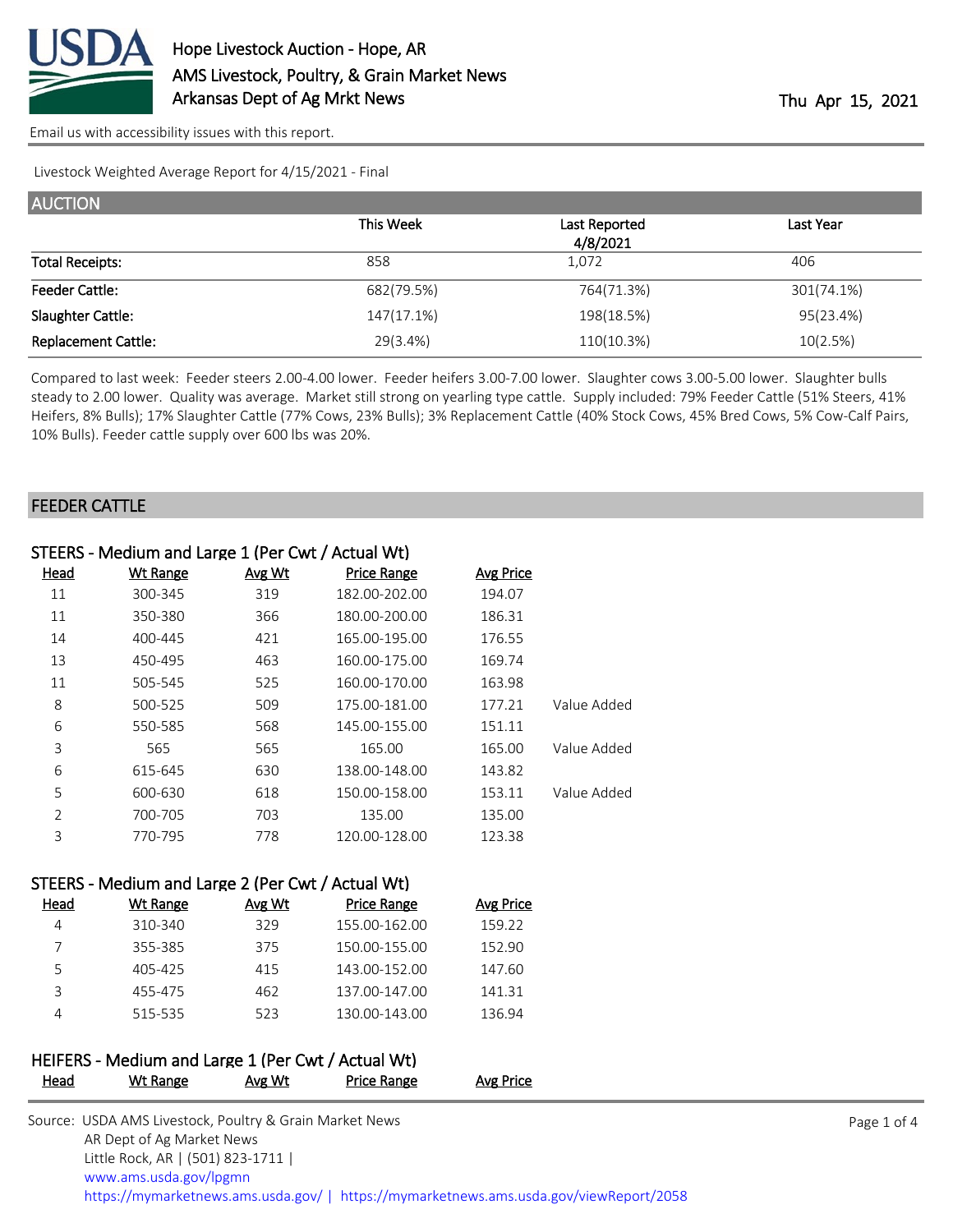

# Hope Livestock Auction - Hope, AR AMS Livestock, Poultry, & Grain Market News Arkansas Dept of Ag Mrkt News Thu Apr 15, 2021

[Email us with accessibility issues with this report.](mailto:mars@ams.usda.gov?subject=508%20issue)

| 8              | 300-320 | 309 | 159.00-170.00 | 164.97 |             |
|----------------|---------|-----|---------------|--------|-------------|
| 8              | 350-385 | 372 | 149.00-162.00 | 155.03 |             |
| 16             | 400-445 | 426 | 140.00-153.00 | 146.24 |             |
| $\overline{2}$ | 430     | 430 | 155.00        | 155.00 | Value Added |
| 7              | 450-485 | 466 | 138.00-147.00 | 142.15 |             |
| $\overline{2}$ | 450     | 450 | 153.00        | 153.00 | Value Added |
| 7              | 500-535 | 524 | 135.00-142.00 | 138.50 |             |
| $\overline{2}$ | 515     | 515 | 145.00        | 145.00 | Value Added |
| 7              | 550-595 | 574 | 130.00-136.00 | 132.23 |             |
| $\overline{2}$ | 560     | 560 | 142.00        | 142.00 | Value Added |
| 8              | 600-635 | 621 | 128.00-132.00 | 129.62 |             |
| 6              | 615     | 615 | 135.00-136.00 | 135.50 | Value Added |
| $\overline{2}$ | 690-695 | 693 | 122.00-125.00 | 123.51 |             |
| 5              | 650-685 | 667 | 130.00-133.00 | 131.40 | Value Added |
| $\overline{2}$ | 715-730 | 723 | 118.00-126.00 | 121.96 |             |
| 1              | 750     | 750 | 117.00        | 117.00 |             |
|                |         |     |               |        |             |

**Avg Price** 

|      | HEIFERS - Medium and Large 2 (Per Cwt / Actual Wt) |        |                    |
|------|----------------------------------------------------|--------|--------------------|
| Head | Wt Range                                           | Avg Wt | <b>Price Range</b> |
|      |                                                    |        |                    |

| 300-345 | 323 | 135.00        | 135.00 |
|---------|-----|---------------|--------|
| 355-375 | 368 | 130.00-135.00 | 132.34 |
| 455-465 | 460 | 120.00        | 120.00 |
| 580-585 | 583 | 118 00-120 00 | 119 NO |

### BULLS - Medium and Large 1 (Per Cwt / Actual Wt)

| Head | Wt Range | Avg Wt | <b>Price Range</b> | Avg Price |
|------|----------|--------|--------------------|-----------|
| 6    | 455-485  | 473    | 145.00-155.00      | 152.17    |
| 5    | 505-540  | 523    | 140.00-145.00      | 144.03    |
|      | 555-585  | 570    | 138.00-139.00      | 138.49    |
| 5    | 600-625  | 610    | 128.00-135.00      | 132.63    |
|      | 680      | 680    | 124.00             | 124.00    |
|      |          |        |                    |           |

### SLAUGHTER CATTLE

# COWS - Breaker 75-80% (Per Cwt / Actual Wt)

| Head        | Wt Range                                  | Avg Wt | <b>Price Range</b> | Avg Price | <b>Dressing</b> |
|-------------|-------------------------------------------|--------|--------------------|-----------|-----------------|
| 1           | 1455                                      | 1455   | 56.00              | 56.00     | Average         |
|             |                                           |        |                    |           |                 |
|             | COWS - Boner 80-85% (Per Cwt / Actual Wt) |        |                    |           |                 |
|             |                                           |        |                    |           |                 |
| <u>Head</u> | Wt Range                                  | Avg Wt | <b>Price Range</b> | Avg Price | <b>Dressing</b> |
| 16          | 1055-1345                                 | 1193   | 55.00-64.00        | 58.56     | Average         |
| 4           | 1150-1485                                 | 1305   | 65.00-71.00        | 68.30     | High            |
| 5           | 1035-1070                                 | 1047   | $40.00 - 44.00$    | 41.20     | Low             |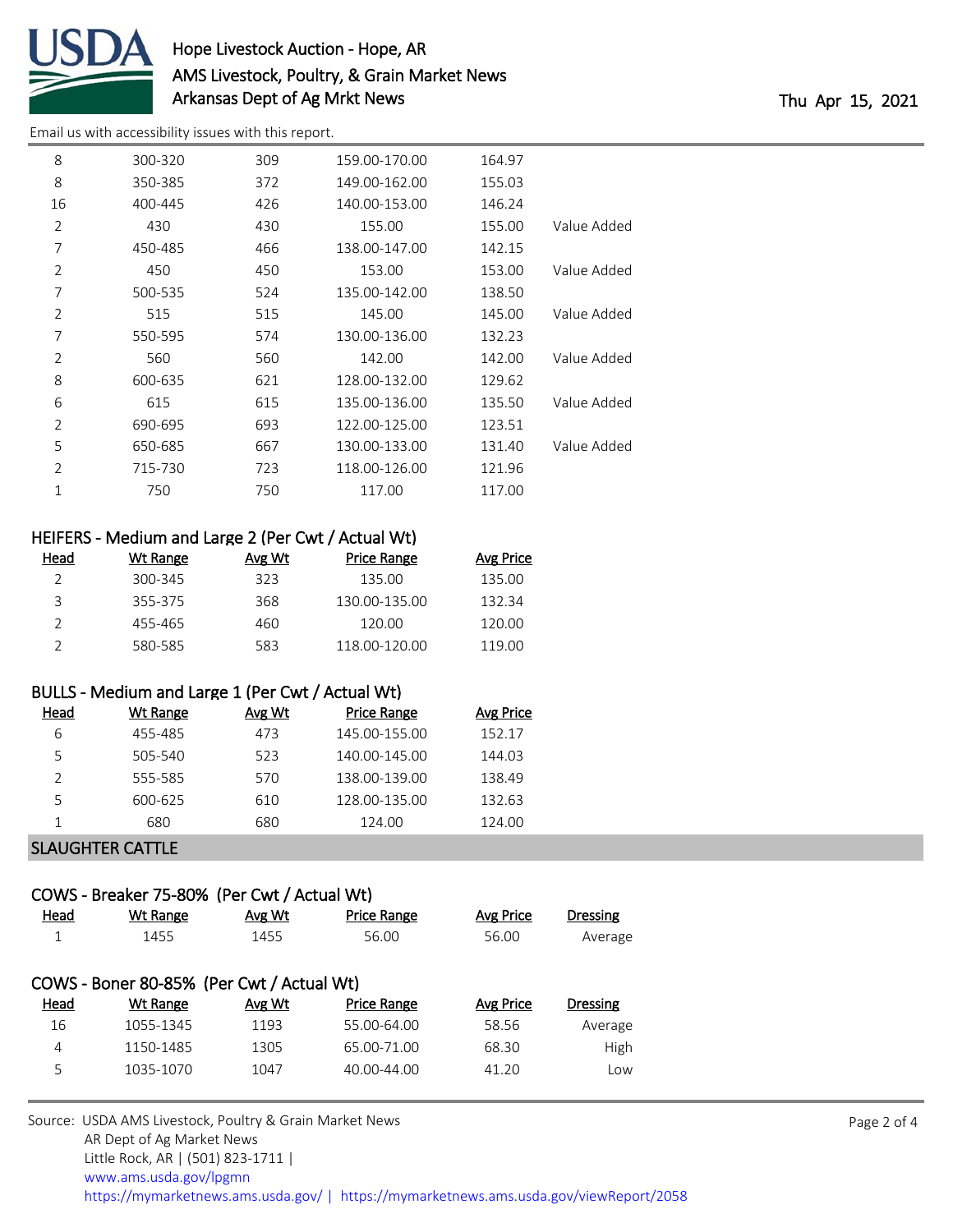

[Email us with accessibility issues with this report.](mailto:mars@ams.usda.gov?subject=508%20issue)

|                                                         | COWS - Lean 85-90% (Per Cwt / Actual Wt) |        |                    |                  |                 |  |
|---------------------------------------------------------|------------------------------------------|--------|--------------------|------------------|-----------------|--|
| <b>Head</b>                                             | <b>Wt Range</b>                          | Avg Wt | Price Range        | <b>Avg Price</b> | <b>Dressing</b> |  |
|                                                         | 895-1005                                 | 945    | 42.00-48.00        | 44.53            | Average         |  |
| 3                                                       | 795-840                                  | 818    | 32.00-35.00        | 33.69            | Low             |  |
|                                                         |                                          |        |                    |                  |                 |  |
|                                                         | BULLS - 1-2 (Per Cwt / Actual Wt)        |        |                    |                  |                 |  |
| <u>Head</u>                                             | <b>Wt Range</b>                          | Avg Wt | <b>Price Range</b> | <b>Avg Price</b> | <b>Dressing</b> |  |
| 6                                                       | 1550-1910                                | 1744   | 85.00-91.00        | 88.05            | Average         |  |
| $\overline{2}$                                          | 1595-2250                                | 1923   | 95.00-98.00        | 96.24            | High            |  |
| 3                                                       | 1100-1450                                | 1327   | 74.00-77.00        | 75.44            | Low             |  |
| <b>REPLACEMENT CATTLE</b>                               |                                          |        |                    |                  |                 |  |
|                                                         |                                          |        |                    |                  |                 |  |
| STOCK COWS - Medium and Large 1-2 (Per Cut / Actual Wt) |                                          |        |                    |                  |                 |  |

### IVIEQIUM and Large 1-2 (Per Cwt / Actual Wt)

| <u>Age</u> | Stage | Head | Wt Range | Avg Wt | <b>Price Range</b> | Avg Price |
|------------|-------|------|----------|--------|--------------------|-----------|
| 7-4        |       |      | 840-900  | 863    | 68.00-79.00        | 71.90     |
| $5-8$      |       |      | 925-935  | 930    | 65.00              | 65.00     |

## BRED COWS - Medium and Large 1-2 (Per Head / Actual Wt)

| <u>Age</u> | Stage | Head | Wt Range  | Avg Wt | <b>Price Range</b> | Avg Price |
|------------|-------|------|-----------|--------|--------------------|-----------|
| $2 - 4$    |       |      | 1250      | 1250   | 1275.00            | 1275.00   |
| $5 - 8$    |       | Δ    | 965-1250  | 1116   | 950.00-1150.00     | 1046.36   |
| $5 - 8$    | T3    |      | 995       | 995    | 950.00             | 950.00    |
| >8         |       | ₹    | 1040-1100 | 1075   | 700.00-750.00      | 716.82    |

### COW-CALF PAIRS - Medium and Large 1-2 w/ <150 lbs calf (Per Family / Actual Wt)

| <u>Age</u> | <b>Stage</b> | Head | Wt Range | Avg Wt | <b>Price Range</b> | <b>Avg Price</b> |
|------------|--------------|------|----------|--------|--------------------|------------------|
| >8         |              |      | 1150     | 1150   | 850.00             | 850.00           |

## BULLS - Medium and Large 1-2 (Per Cwt / Actual Wt)

| <u>Age</u> | <u>Head</u> | Wt Range  | Avg Wt | Price Range     | Avg Price |
|------------|-------------|-----------|--------|-----------------|-----------|
| $2 - 4$    |             | 1620-1685 | 1653   | 2500.00-2550.00 | 252549    |